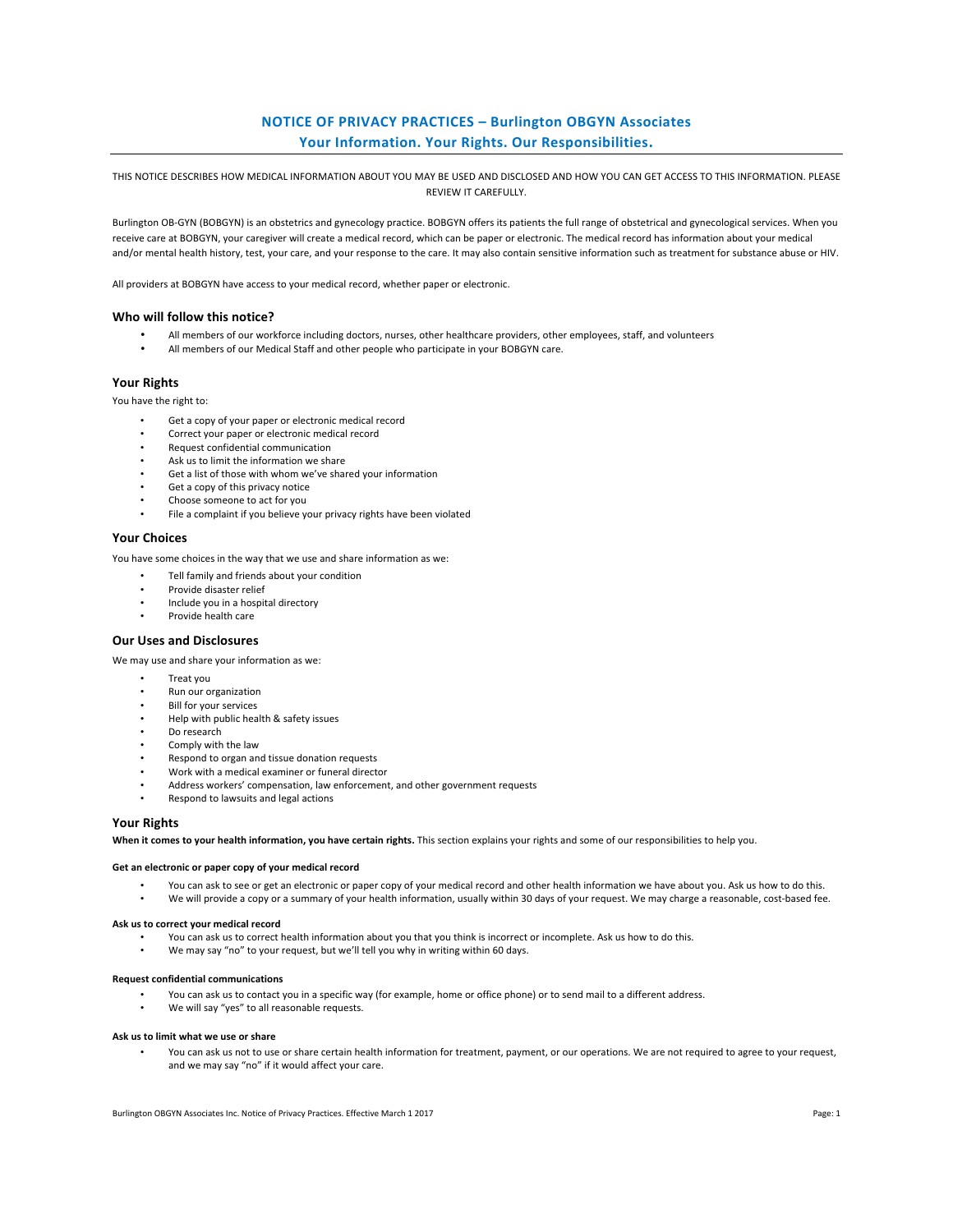• If you pay for a service or health care item out-of-pocket in full, you can ask us not to share that information for the purpose of payment or our operations with your health insurer. We will say "yes" unless a law requires us to share that information.

### Get a list of those with whom we've shared information

- You can ask for a list (accounting) of the times we've shared your health information for six years prior to the date you ask, who we shared it with, and why.
- We will include all the disclosures except for those about treatment, payment, and health care operations, and certain other disclosures (such as any you asked us to make). We'll provide one accounting a year for free but will charge a reasonable, cost-based fee if you ask for another one within 12 months.

#### Get a copy of this privacy notice

You can ask for a paper copy of this notice at any time, even if you have agreed to receive the notice electronically. We will provide you with a paper copy promptly.

#### **Choose someone to act for you**

- If you have given someone medical power of attorney or if someone is your legal guardian, that person can exercise your rights and make choices about your health information.
- We will make sure the person has this authority and can act for you before we take any action.

### File a complaint if you feel your rights are violated

- You can complain if you feel we have violated your rights by contacting us at 781-272-4667 or hipaa@bobgyn.com
- You can file a complaint with the U.S. Department of Health and Human Services Office for Civil Rights by sending a letter to 200 Independence Avenue, S.W., Washington, D.C. 20201, calling 1-877-696-6775, or visiting www.hhs.gov/ocr/privacy/hipaa/complaints/.
- We will not retaliate against you for filing a complaint.

#### **Your Choices**

For certain health information, you can tell us your choices about what we share. If you have a clear preference for how we share your information in the situations described below, talk to us. Tell us what you want us to do, and we will follow your instructions.

In these cases, you have both the right and choice to tell us to:

- Share information with your family, close friends, or others involved in your care
- Share information in a disaster relief situation
- Include your information in a hospital directory

If you are not able to tell us your preference, for example if you are unconscious, we may go ahead and share your information if we believe it is in your best *interest.* We may also share your information when needed to lessen a serious and imminent threat to health or safety.

In these cases we never share your information unless you give us written permission:

- Marketing purposes
- Sale of your information
- Most sharing of psychotherapy notes

In the case of fundraising:

We may contact you for fundraising efforts, but you can tell us not to contact you again.

## **Our Uses and Disclosures**

#### How do we typically use or share your health information?

We typically use or share your health information in the following ways.

#### **Treat you**

We can use your health information and share it with other professionals who are treating you. *Example:* A doctor treating you for an injury asks another doctor about your overall health condition.

#### **Run our organization**

We can use and share your health information to run our practice, improve your care, and contact you when necessary. We use health information to monitor the quality of our care to and to make improvements. *Example:* We use health information about you to manage your treatment and services.

#### **Bill for your services**

We can use and share your health information to bill and get payment from other entities. Example: We give information about you to a laboratory for tests not able to be performed in our lab, so payment for your services are rendered to that entity.

### How else can we use or share your health information?